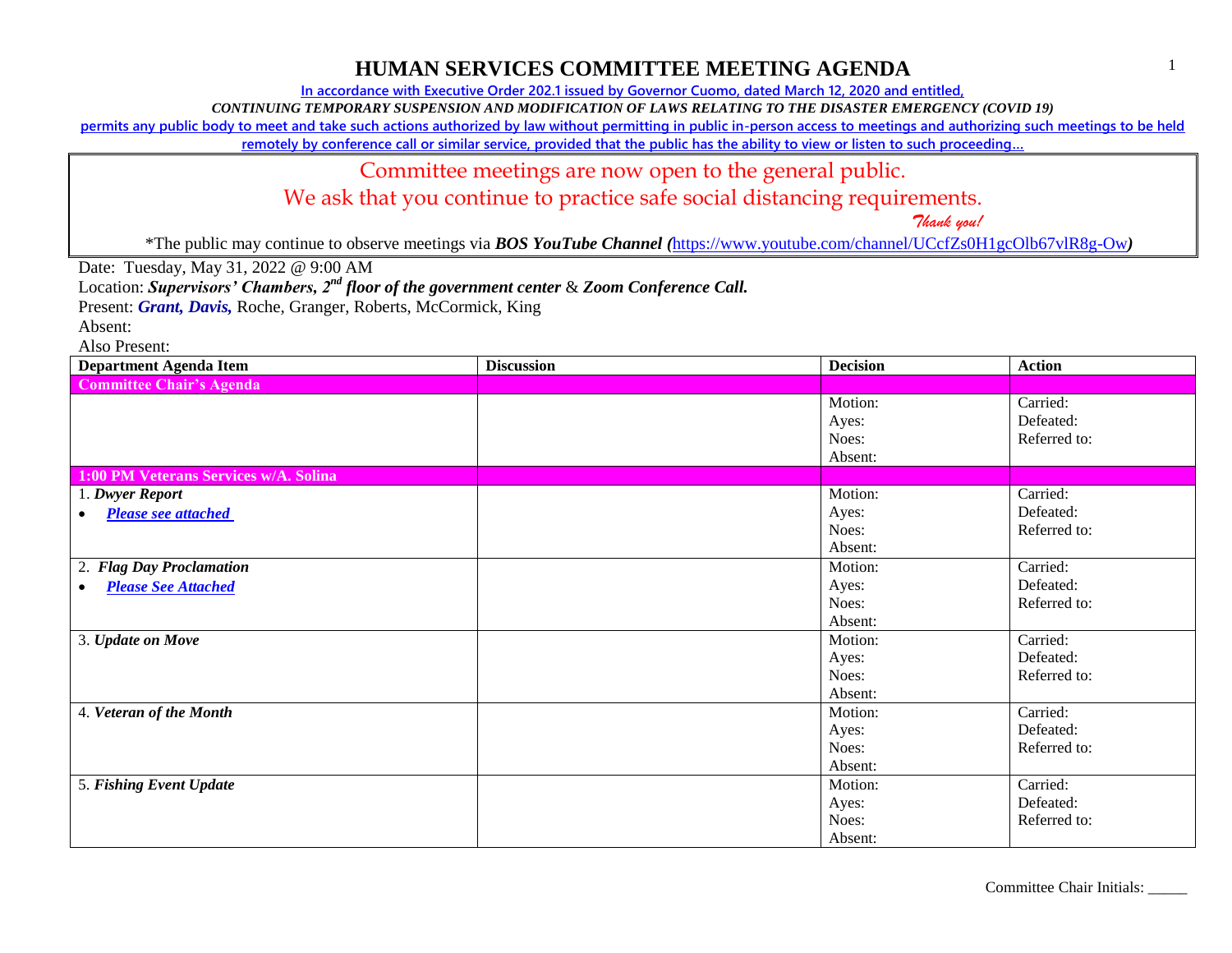**In accordance with Executive Order 202.1 issued by Governor Cuomo, dated March 12, 2020 and entitled,**

*CONTINUING TEMPORARY SUSPENSION AND MODIFICATION OF LAWS RELATING TO THE DISASTER EMERGENCY (COVID 19)*

**permits any public body to meet and take such actions authorized by law without permitting in public in-person access to meetings and authorizing such meetings to be held** 

**remotely by conference call or similar service, provided that the public has the ability to view or listen to such proceeding…**

### Committee meetings are now open to the general public.

We ask that you continue to practice safe social distancing requirements.

 *Thank you!*

\*The public may continue to observe meetings via *BOS YouTube Channel (*<https://www.youtube.com/channel/UCcfZs0H1gcOlb67vlR8g-Ow>*)*

Date: Tuesday, May 31, 2022 @ 9:00 AM

Location: *Supervisors' Chambers, 2nd floor of the government center* & *Zoom Conference Call.*

Present: *Grant, Davis*, Roche, Granger, Roberts, McCormick, King

Absent:

| <b>Department Agenda Item</b>                                                                                   | <b>Discussion</b> | <b>Decision</b> | <b>Action</b> |
|-----------------------------------------------------------------------------------------------------------------|-------------------|-----------------|---------------|
| 6. Bridge/Road Renaming Ceremonies                                                                              |                   | Motion:         | Carried:      |
|                                                                                                                 |                   | Ayes:           | Defeated:     |
|                                                                                                                 |                   | Noes:           | Referred to:  |
|                                                                                                                 |                   | Absent:         |               |
|                                                                                                                 |                   |                 |               |
|                                                                                                                 |                   |                 |               |
|                                                                                                                 |                   |                 |               |
| 1:15 PM Office for the Aging w/A. Aldinger                                                                      |                   |                 |               |
| 1. OFA Advisory Council Reports:                                                                                |                   | Motion:         | Carried:      |
| EISEP $\sim$ ___ Participants / ___ Active<br>$\bullet$                                                         |                   | Ayes:           | Defeated:     |
| $\circ$ PCA I ~                                                                                                 |                   | Noes:           | Referred to:  |
| PCA II ~<br>$\circ$                                                                                             |                   | Absent:         |               |
| <b>Personal Response buttons</b><br>$\circ$                                                                     |                   |                 |               |
| <b>Respite</b> $\sim$ ____ Participants / ____ Active                                                           |                   |                 |               |
| Adult Day Care $\sim$ ____<br>$\circ$                                                                           |                   |                 |               |
| <b>PCA I</b> $\sim$ <u>0</u><br>$\circ$                                                                         |                   |                 |               |
| PCA II $\sim$ ______<br>$\circ$                                                                                 |                   |                 |               |
| Over night $\sim$ ________<br>$\circ$                                                                           |                   |                 |               |
| Life Line $\sim$ _______<br>$\circ$                                                                             |                   |                 |               |
| • Private Pay $\sim$ $\frac{47}{ }$                                                                             |                   |                 |               |
| Alzheimer Caregiver services $\sim$ _54_ families served.                                                       |                   |                 |               |
| <b>HDM (Home Delivered Meals)</b> $\sim$ 291 active participants with 260 meals being served today<br>$\bullet$ |                   |                 |               |
| <b>Congregate Meal Sites ~ Avg.</b> $15$ /day                                                                   |                   |                 |               |
| <b>Pine Lounge</b> $\sim$ <u>36</u> /week<br>$\circ$                                                            |                   |                 |               |
|                                                                                                                 |                   |                 |               |
|                                                                                                                 |                   |                 |               |
|                                                                                                                 |                   |                 |               |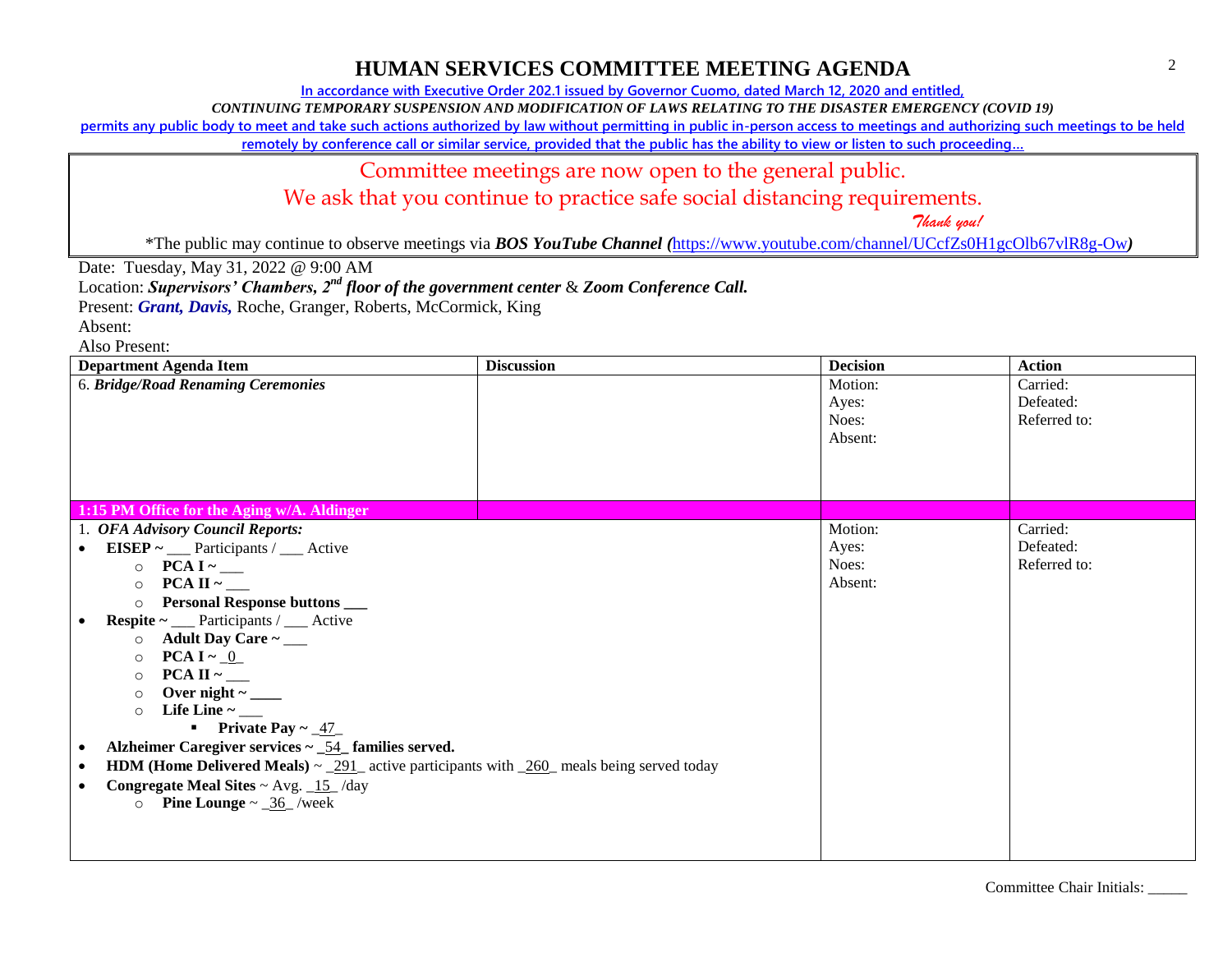**In accordance with Executive Order 202.1 issued by Governor Cuomo, dated March 12, 2020 and entitled,**

*CONTINUING TEMPORARY SUSPENSION AND MODIFICATION OF LAWS RELATING TO THE DISASTER EMERGENCY (COVID 19)*

**permits any public body to meet and take such actions authorized by law without permitting in public in-person access to meetings and authorizing such meetings to be held** 

**remotely by conference call or similar service, provided that the public has the ability to view or listen to such proceeding…**

## Committee meetings are now open to the general public.

We ask that you continue to practice safe social distancing requirements.

 *Thank you!*

\*The public may continue to observe meetings via *BOS YouTube Channel (*<https://www.youtube.com/channel/UCcfZs0H1gcOlb67vlR8g-Ow>*)*

Date: Tuesday, May 31, 2022 @ 9:00 AM

Location: *Supervisors' Chambers, 2nd floor of the government center* & *Zoom Conference Call.*

Present: *Grant, Davis*, Roche, Granger, Roberts, McCormick, King

Absent:

| <b>Department Agenda Item</b>                                                                                                                                                                                                                                                                                                                       | <b>Discussion</b> | <b>Decision</b>                      | <b>Action</b>                         |
|-----------------------------------------------------------------------------------------------------------------------------------------------------------------------------------------------------------------------------------------------------------------------------------------------------------------------------------------------------|-------------------|--------------------------------------|---------------------------------------|
| <b>Youth Bureau</b>                                                                                                                                                                                                                                                                                                                                 |                   |                                      |                                       |
| 1. Program Updates:<br>Early Intervention (ages 0-3)<br>Active: $\frac{75}{10}$ / In Process: 20<br>$\circ$<br>Pre-School (ages 3-5)<br>$\bullet$<br>Active: $\frac{132}{ }$ / Center based: $\frac{30}{ }$<br>$\Omega$<br>Wait list: 7<br>$\bigcap$<br>Therapies are being provided in the home.<br>Provider shortage 7 speech 3 PT                |                   | Motion:<br>Ayes:<br>Noes:<br>Absent: | Carried:<br>Defeated:<br>Referred to: |
| 2. Professional Service Contract (\$5,001 or greater):<br>Authorize Chairman to sign a contract, pursuant to General<br>Municipal Law §104(b), with Carol Napierala 4528 Sage Rd<br>Warsaw, NY 14569, for the provision of Related Services for<br>Pre Schoolers. Effective July 1, 2022 through June 30, 2024<br><b>MUNIS CONTRACT #428 /</b>      |                   | Motion:<br>Ayes:<br>Noes:<br>Absent: | Carried:<br>Defeated:<br>Referred to: |
| $\overline{3. FYI} \sim$ Contract (\$3,000 and under):<br>Authorize Chairman to sign a contract, pursuant to General<br>Municipal Law §104(b), with <b>Kinney Services</b> , Inc 3 Tallow<br>Wood Dr Suite G Clifton Park, NY in an amount not to<br>exceed \$765.00; effective July 1, 2022 through June 30,<br>2023. <i>(MUNIS CONTRACT #384)</i> |                   | Motion:<br>Ayes:<br>Noes:<br>Absent: | Carried:<br>Defeated:<br>Referred to: |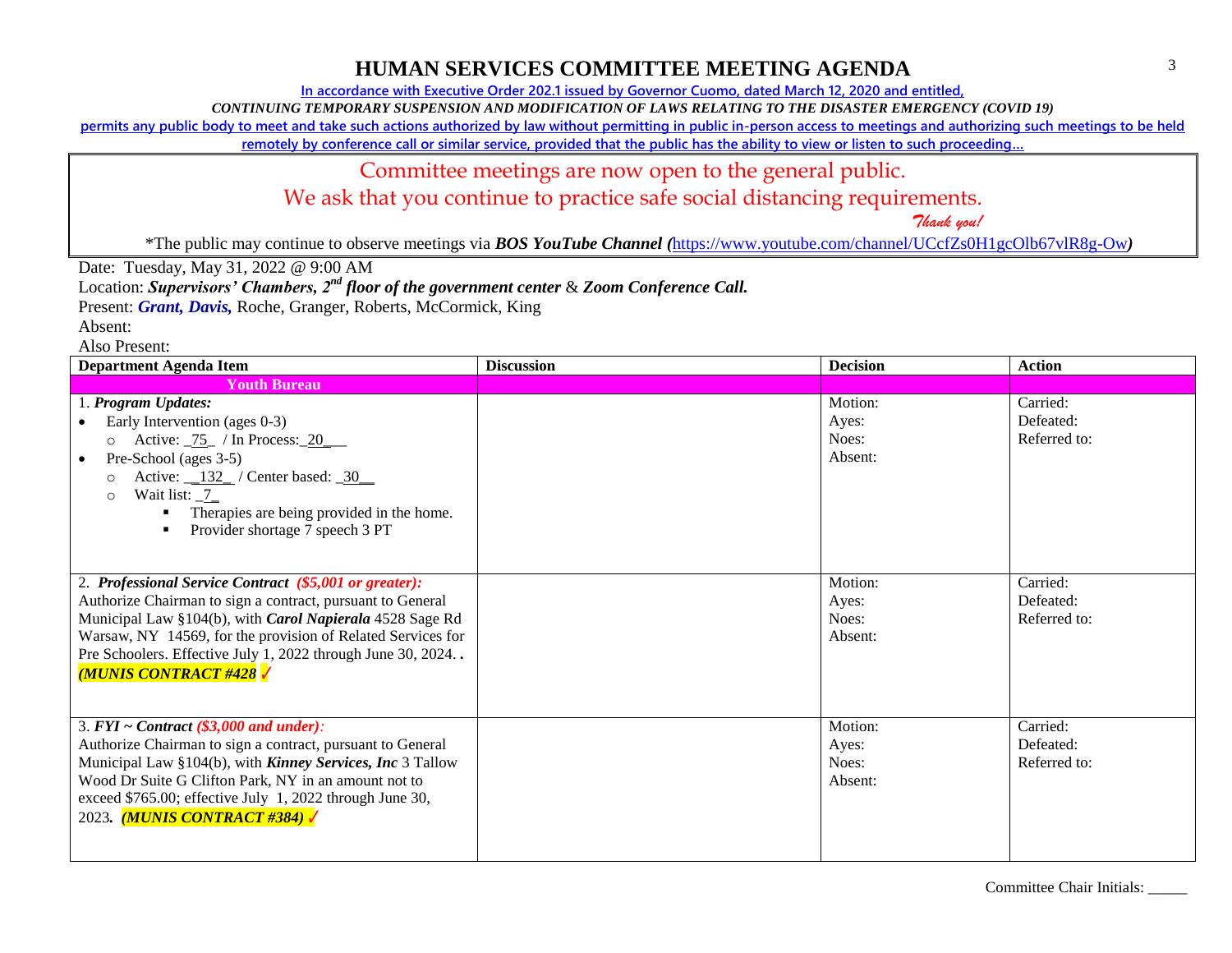**In accordance with Executive Order 202.1 issued by Governor Cuomo, dated March 12, 2020 and entitled,**

*CONTINUING TEMPORARY SUSPENSION AND MODIFICATION OF LAWS RELATING TO THE DISASTER EMERGENCY (COVID 19)*

**permits any public body to meet and take such actions authorized by law without permitting in public in-person access to meetings and authorizing such meetings to be held** 

**remotely by conference call or similar service, provided that the public has the ability to view or listen to such proceeding…**

#### Committee meetings are now open to the general public.

We ask that you continue to practice safe social distancing requirements.

 *Thank you!*

\*The public may continue to observe meetings via *BOS YouTube Channel (*<https://www.youtube.com/channel/UCcfZs0H1gcOlb67vlR8g-Ow>*)*

Date: Tuesday, May 31, 2022 @ 9:00 AM

Location: *Supervisors' Chambers, 2nd floor of the government center* & *Zoom Conference Call.*

Present: *Grant, Davis*, Roche, Granger, Roberts, McCormick, King

Absent:

Also Present:

| <b>Department Agenda Item</b>                                     | <b>Discussion</b>                            | <b>Decision</b> | <b>Action</b> |
|-------------------------------------------------------------------|----------------------------------------------|-----------------|---------------|
| 4. Grant Application and Acceptance:                              |                                              | Motion:         | Carried:      |
| Authorize Chairman to sign a grant application and                |                                              | Ayes:           | Defeated:     |
| acceptance award with New York State Division of Criminal         |                                              | Noes:           | Referred to:  |
| Justice Services 80 South Swan St Albany, NY 12210 for the        |                                              | Absent:         |               |
| funding of a program to connect senior citizens with youth to     |                                              |                 |               |
| do odd jobs in a minimum amount of \$30,000.00; effective         |                                              |                 |               |
| July 1, 2022 through June 30, 2024.                               |                                              |                 |               |
| (MUNIS CONTRACT #461)                                             |                                              |                 |               |
| 5. Overnight Travel Authorization:                                |                                              | Motion:         | Carried:      |
| A. Aldinger to attend Aging Concerns Unite Us Conference in       |                                              | Ayes:           | Defeated:     |
| Albany, NY June $6 - 8$ , 2022. The county car will be used.      |                                              | Noes:           | Referred to:  |
| Cost ~\$600 budgeted                                              |                                              | Absent:         |               |
|                                                                   | <b>Supporting documentation outstanding.</b> |                 |               |
| 1:30 PM Department of Social Services w/K. Barber                 |                                              |                 |               |
| 1. Position Fill:                                                 |                                              | Motion:         | Carried:      |
| <b>Social Services</b>                                            |                                              | Ayes:           | Defeated:     |
| One position of <b>Account Clerk</b> (1.0 FTE) position code      |                                              | Noes:           | Referred to:  |
| 140.002, CSEA Schedule Addendum A, Grade 4, hourly rate           |                                              | Absent:         |               |
| of \$17.53 (salary equivalent of \$31,905) due to the promotion   |                                              |                 |               |
| of Mallory Hulme to another position. Position available          |                                              |                 |               |
| date: June 8, 2022.                                               |                                              |                 |               |
| 2. Position Fill:                                                 |                                              | Motion:         | Carried:      |
| <b>Social Services</b>                                            |                                              | Ayes:           | Defeated:     |
| One position of <i>Caseworker Trainee</i> (1.0 FTE) position code |                                              | Noes:           | Referred to:  |
| 193.374, CSEA Schedule Addendum A, Grade 12, hourly rate          |                                              | Absent:         |               |
| of \$20.71 (salary equivalent of \$37,692) due to the resignation |                                              |                 |               |
| of April Brown. Position available date: June 8, 2022.            |                                              |                 |               |

Committee Chair Initials: \_\_\_\_\_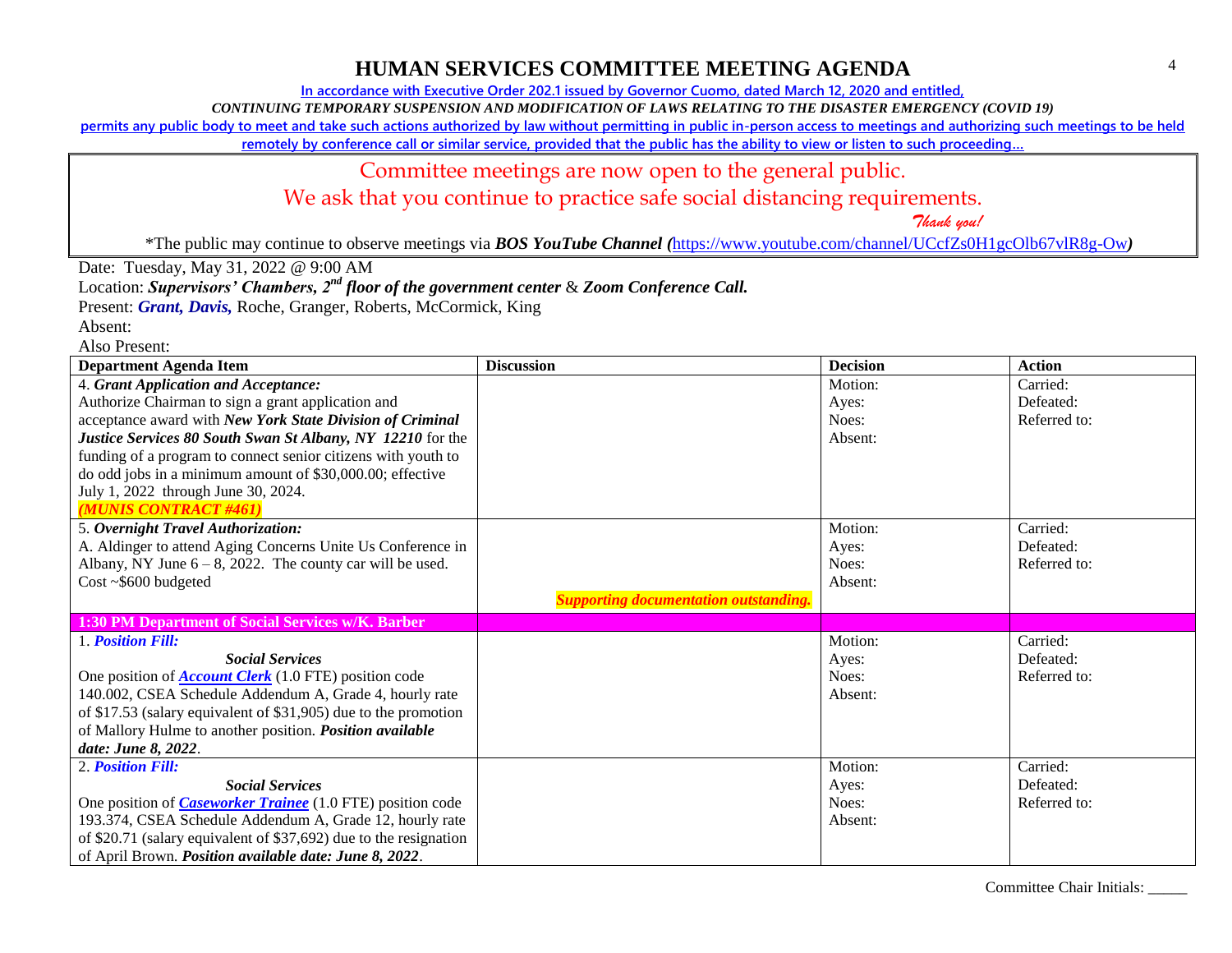**In accordance with Executive Order 202.1 issued by Governor Cuomo, dated March 12, 2020 and entitled,**

*CONTINUING TEMPORARY SUSPENSION AND MODIFICATION OF LAWS RELATING TO THE DISASTER EMERGENCY (COVID 19)*

**permits any public body to meet and take such actions authorized by law without permitting in public in-person access to meetings and authorizing such meetings to be held** 

**remotely by conference call or similar service, provided that the public has the ability to view or listen to such proceeding…**

## Committee meetings are now open to the general public.

We ask that you continue to practice safe social distancing requirements.

 *Thank you!*

\*The public may continue to observe meetings via *BOS YouTube Channel (*<https://www.youtube.com/channel/UCcfZs0H1gcOlb67vlR8g-Ow>*)*

Date: Tuesday, May 31, 2022 @ 9:00 AM

Location: *Supervisors' Chambers, 2nd floor of the government center* & *Zoom Conference Call.*

Present: *Grant, Davis*, Roche, Granger, Roberts, McCormick, King

Absent:

| <b>Department Agenda Item</b>                                                                                                                                                                                                                                                                                                                                                                                          | <b>Discussion</b> | <b>Decision</b>                      | <b>Action</b>                         |
|------------------------------------------------------------------------------------------------------------------------------------------------------------------------------------------------------------------------------------------------------------------------------------------------------------------------------------------------------------------------------------------------------------------------|-------------------|--------------------------------------|---------------------------------------|
| <b>3. Position Fill:</b><br><b>Social Services</b><br>One position of <i>Clerk</i> (1.0 FTE) position code 015.053, CSEA<br>Schedule Addendum A, Grade 2, hourly rate of \$16.70 (salary<br>equivalent of \$30,394) due to the resignation of Andrea<br>Kirsch. Position available date: June 8, 2022.                                                                                                                 |                   | Motion:<br>Ayes:<br>Noes:<br>Absent: | Carried:<br>Defeated:<br>Referred to: |
| <b>4. Position Fill:</b><br><b>Social Services</b><br>One position of <i>Community Services Worker</i> (1.0 FTE)<br>position code 157.315, CSEA Schedule Addendum A, Grade<br>6, hourly rate of \$18.37 (salary equivalent of \$33,433) due to<br>the termination of Brian Pratt. <i>Position available date: June</i><br>8, 2022.                                                                                     |                   | Motion:<br>Ayes:<br>Noes:<br>Absent: | Carried:<br>Defeated:<br>Referred to: |
| <b>5. Position Fill:</b><br><b>Social Services</b><br>One position of <i>Administrative Assistant (Fiscal Operations)</i><br>(1.0 FTE) (position code 165.459) and adjust Salary Schedule<br>S to reflect a new hourly rate of \$22.26 per hour (salary<br>equivalent \$40,513); effective June 8, 2022 to replace<br>Michelle LaPiana, who is on a leave of absence. <i>Position</i><br>available date: June 8, 2022. |                   | Motion:<br>Ayes:<br>Noes:<br>Absent: | Carried:<br>Defeated:<br>Referred to: |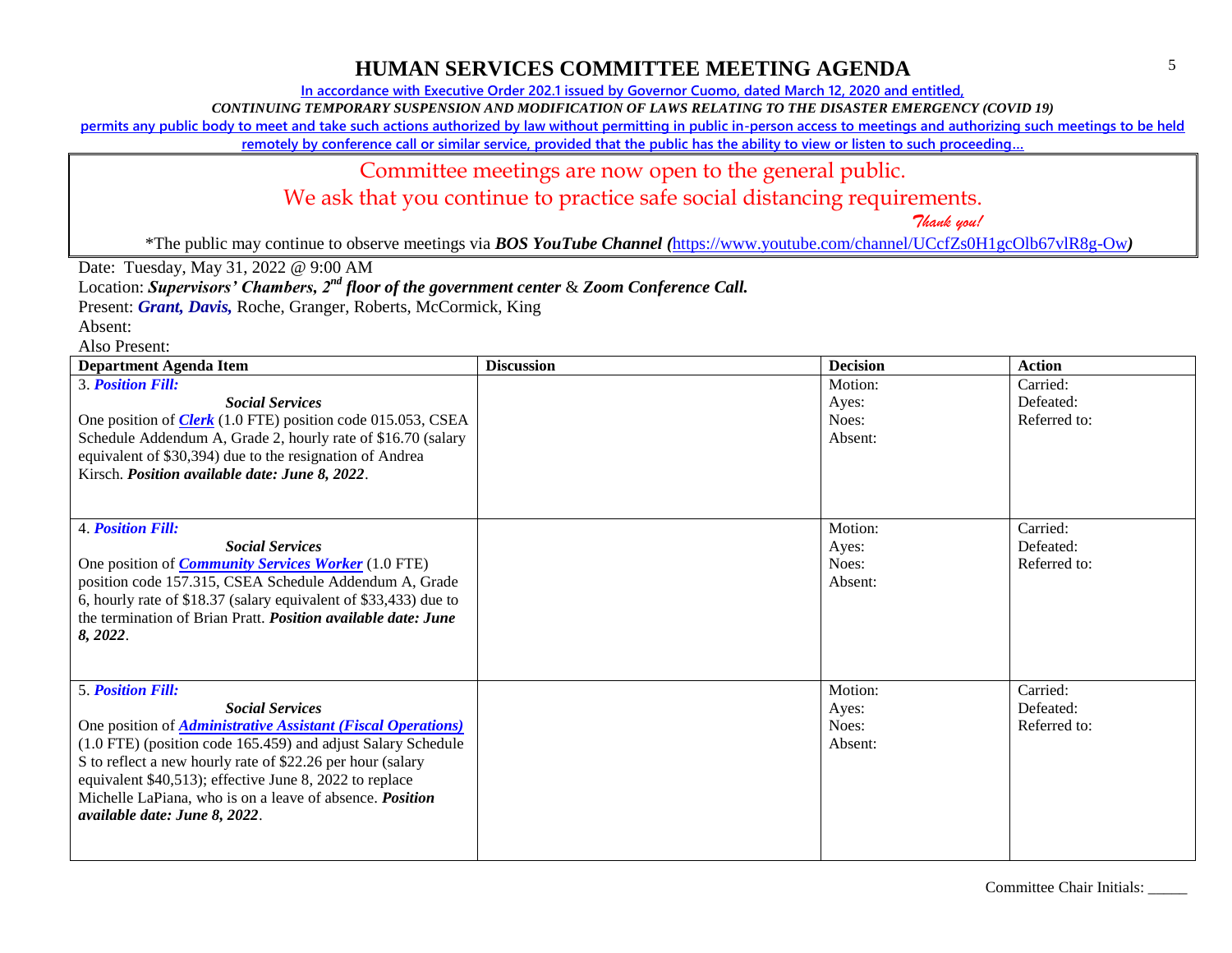**In accordance with Executive Order 202.1 issued by Governor Cuomo, dated March 12, 2020 and entitled,**

*CONTINUING TEMPORARY SUSPENSION AND MODIFICATION OF LAWS RELATING TO THE DISASTER EMERGENCY (COVID 19)*

**permits any public body to meet and take such actions authorized by law without permitting in public in-person access to meetings and authorizing such meetings to be held** 

**remotely by conference call or similar service, provided that the public has the ability to view or listen to such proceeding…**

## Committee meetings are now open to the general public.

We ask that you continue to practice safe social distancing requirements.

 *Thank you!*

\*The public may continue to observe meetings via *BOS YouTube Channel (*<https://www.youtube.com/channel/UCcfZs0H1gcOlb67vlR8g-Ow>*)*

Date: Tuesday, May 31, 2022 @ 9:00 AM

Location: *Supervisors' Chambers, 2nd floor of the government center* & *Zoom Conference Call.*

Present: *Grant, Davis*, Roche, Granger, Roberts, McCormick, King

Absent: Also Present:

| <b>Department Agenda Item</b>                                        | <b>Discussion</b> | <b>Decision</b> | <b>Action</b> |
|----------------------------------------------------------------------|-------------------|-----------------|---------------|
| <b>6. Position Fill:</b>                                             |                   | Motion:         | Carried:      |
| <b>Social Services</b>                                               |                   | Ayes:           | Defeated:     |
| One position of <b>Secretary II</b> (1.0 FTE) position code 118.366, |                   | Noes:           | Referred to:  |
| and adjust Salary Schedule S to reflect an hourly rate of            |                   | Absent:         |               |
| \$19.85 (salary equivalent of \$36,127) on July 6, 2022.             |                   |                 |               |
| Position available due to the resignation of Patricia Murphy.        |                   |                 |               |
| Position available date: July 6, 2022.                               |                   |                 |               |
|                                                                      |                   |                 |               |
| 7. Overnight Travel Authorization:                                   |                   | Motion:         | Carried:      |
| Judy Gardner will travel to White Plains to attend the OTDA          |                   | Ayes:           | Defeated:     |
| & NYWFIA Program Integrity Regional Training at the                  |                   | Noes:           | Referred to:  |
| Sonesta White Plains Downtown hotel, 66 Hale Avenue,                 |                   | Absent:         |               |
| White Plains, NY 10601 on 6/7/22 to 6/9/22. Total cost               |                   |                 |               |
| \$56.00; budgeted, county car, ez pass and gas will be used.         |                   |                 |               |
|                                                                      |                   |                 |               |
| 8. Overnight Travel Authorization:                                   |                   | Motion:         | Carried:      |
| Kimberley Barber will travel to Albany to attend the NYPWA           |                   | Ayes:           | Defeated:     |
| 153 <sup>rd</sup> Annual Summer Conference at the Saratoga Hilton    |                   | Noes:           | Referred to:  |
| Hotel, 534 Broadway, Saratoga Springs, NY 12866 on                   |                   | Absent:         |               |
| 7/17/22 to 7/20/22. Total cost \$1,044.11; budgeted, county          |                   |                 |               |
| car, ez pass and gas will be used.                                   |                   |                 |               |
|                                                                      |                   |                 |               |
| 9. Overnight Travel Authorization:                                   |                   | Motion:         | Carried:      |
| Jennifer Nunnery will travel to Albany to attend the NYPWA           |                   | Ayes:           | Defeated:     |
| 153 <sup>rd</sup> Annual Summer Conference at the Saratoga Hilton    |                   | Noes:           | Referred to:  |
| Hotel, 534 Broadway, Saratoga Springs, NY 12866 on                   |                   | Absent:         |               |
| 7/17/22 to 7/20/22. Total cost \$820.11; budgeted.                   |                   |                 |               |
|                                                                      |                   |                 |               |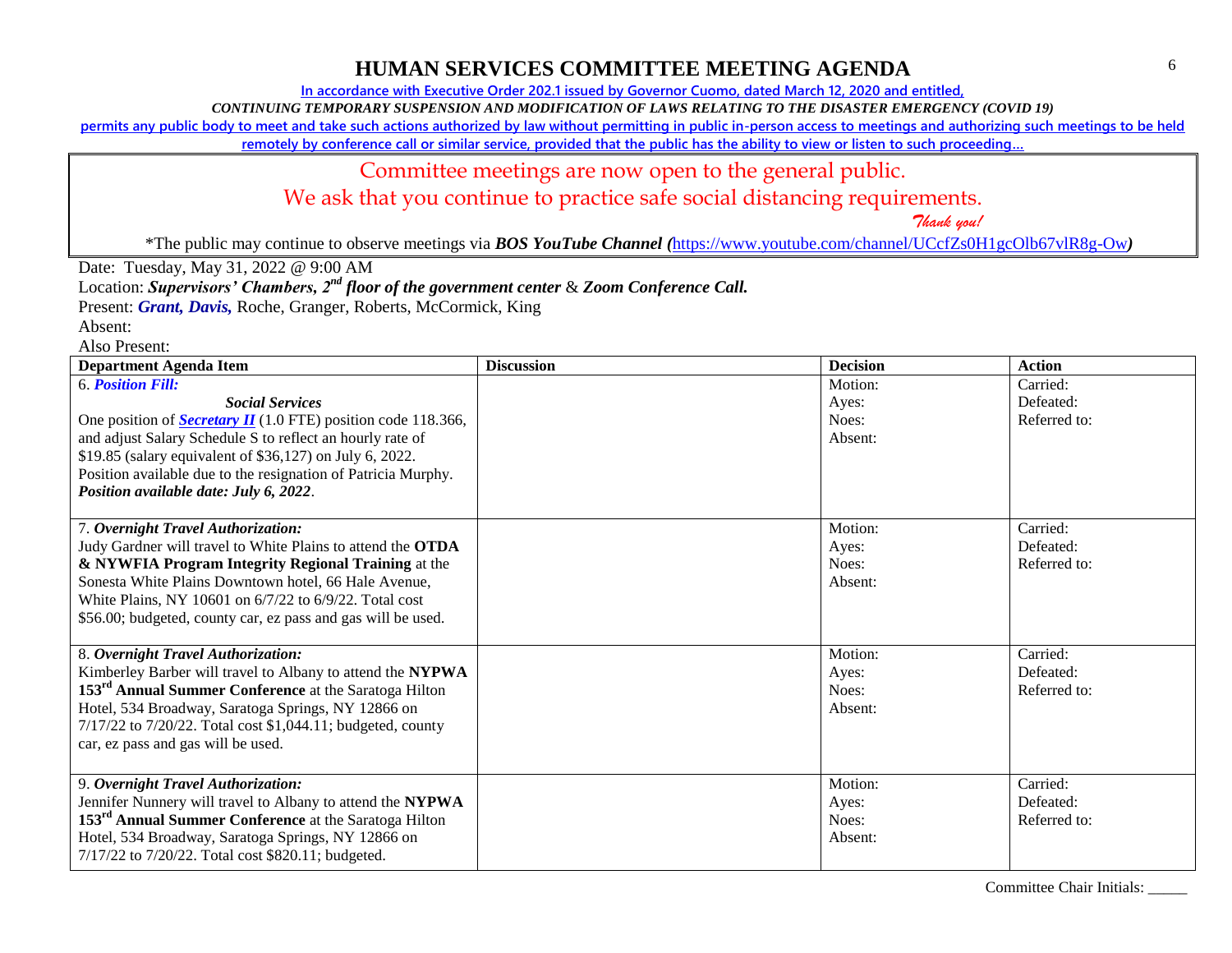**In accordance with Executive Order 202.1 issued by Governor Cuomo, dated March 12, 2020 and entitled,**

*CONTINUING TEMPORARY SUSPENSION AND MODIFICATION OF LAWS RELATING TO THE DISASTER EMERGENCY (COVID 19)*

**permits any public body to meet and take such actions authorized by law without permitting in public in-person access to meetings and authorizing such meetings to be held** 

**remotely by conference call or similar service, provided that the public has the ability to view or listen to such proceeding…**

## Committee meetings are now open to the general public.

We ask that you continue to practice safe social distancing requirements.

 *Thank you!*

\*The public may continue to observe meetings via *BOS YouTube Channel (*<https://www.youtube.com/channel/UCcfZs0H1gcOlb67vlR8g-Ow>*)*

Date: Tuesday, May 31, 2022 @ 9:00 AM

Location: *Supervisors' Chambers, 2nd floor of the government center* & *Zoom Conference Call.*

Present: *Grant, Davis*, Roche, Granger, Roberts, McCormick, King

Absent:

| <b>Department Agenda Item</b>                                    | <b>Discussion</b>                | <b>Decision</b> | <b>Action</b> |
|------------------------------------------------------------------|----------------------------------|-----------------|---------------|
| 10. Grant Application and Acceptance:                            |                                  | Motion:         | Carried:      |
| Authorize Chairwoman to sign a grant application and             |                                  | Ayes:           | Defeated:     |
| acceptance award with OCFS Admin for Community                   |                                  | Noes:           | Referred to:  |
| Living (ACL) – American Rescue Plan (Admin for                   |                                  | Absent:         |               |
| <b>Community Living Adult Protective Services Grant), 52</b>     |                                  |                 |               |
| Washington Street, Rensselaer, NY 12144. Previous funding        |                                  |                 |               |
| that was part of COVID-19 relief is now part of the American     |                                  |                 |               |
| Rescue Plan Act of 2021 in a minimum amount of \$4,927.00;       |                                  |                 |               |
| effective $8/1/21$ through $5/31/23$ .                           |                                  |                 |               |
| <b>MUNIS CONTRACT#</b>                                           |                                  |                 |               |
|                                                                  |                                  |                 |               |
| 11. Professional Service Contract (\$5,001 or greater):          |                                  | Motion:         | Carried:      |
| Authorize Chairwoman to sign a contract, pursuant to General     | <b>** Resolution Required **</b> | Ayes:           | Defeated:     |
| Municipal Law $\S$ 104(b).                                       |                                  | Noes:           | Referred to:  |
| County of Wayne, 77 Water Street, PO Box 10, Lyons,<br>$\bullet$ |                                  | Absent:         |               |
| NY 14489 for the provision of Foster Care Coverage in            |                                  |                 |               |
| an amount not to exceed \$6,227.00. Effective 1/13/22            |                                  |                 |               |
| through $2/11/22$ . (MUNIS CONTRACT #415) $\sqrt{ }$             |                                  |                 |               |
|                                                                  |                                  |                 |               |
|                                                                  |                                  |                 |               |
| 12. Monthly Report:                                              |                                  | Motion:         | Carried:      |
|                                                                  |                                  | Ayes:           | Defeated:     |
|                                                                  |                                  | Noes:           | Referred to:  |
|                                                                  |                                  | Absent:         |               |
|                                                                  |                                  |                 |               |
|                                                                  |                                  |                 |               |